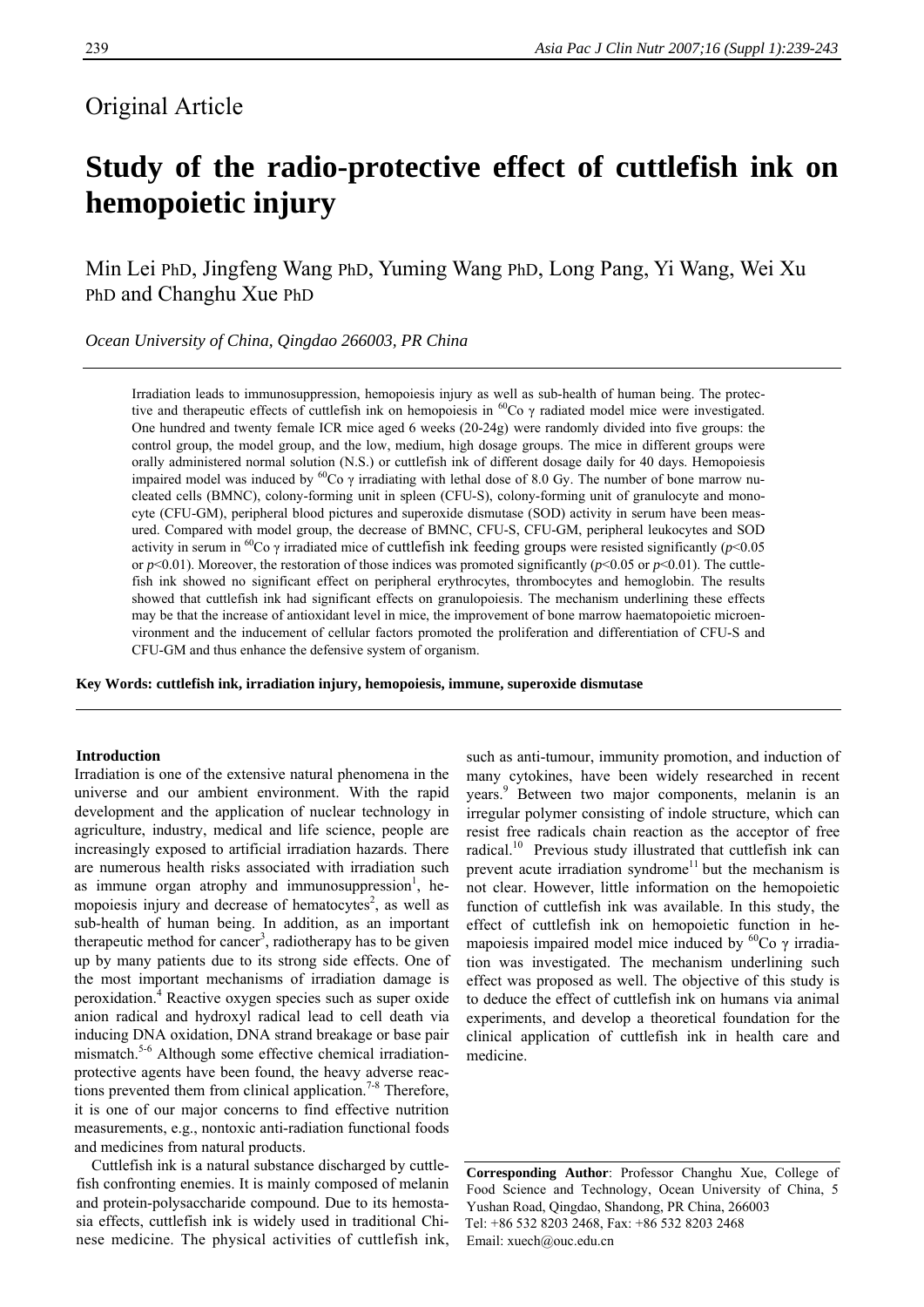# **Materials and methods**

## *Cuttlefish ink product*

Fresh cuttlefish ink was hydrolyzed with 0.5% pawpaw proteinase for 6 hours, then boiled for 10 minutes to denature the enzyme and washed with distilled water. The cuttlefish ink powder was obtained by vacuum drying at 60°C, stored at 4°C and suspended in distilled water for usage.

#### *Animals and design of the experiment*

Healthy female ICR mice (weighing 22±2g, SPF, purchased from the Centre of Laboratory Animal of Qingdao) were divided into 5 groups randomly: control (neither irradiation nor cuttlefish ink), model (irradiation, no cuttlefish ink), low dosage (irradiation plus cuttlefish ink of 100mg/kg bw), medium dosage (irradiation plus cuttlefish ink of 300mg/kg bw) and high dosage group (irradiation plus cuttlefish ink of 900mg/kg bw), 24 mice in each group. Mice in control and model groups were administered N.S. as placebo. On Day 10, all mice except those in control group were placed in ventilated containers and were exposed to concentric revolving  ${}^{60}Co$  treatment machine (FCC-7000, XINHUA iatrical instrument factory, China) at a rate of 50.8 cGy/min. The total dose of 8 Gy was given to the whole body. On Days 3, 10 and 30 after radiation, 8 mice in each group were sacrificed respectively and the number of bone marrow nucleated cells (BMNC), hemopoietic colony forming units in spleen (CFU-S), granulocyte-monocyte colony forming units (CFU-GM), the ratios of spleen/body weight and thymus/body weight were examined. Mean while, the dynamic change of peripheral blood picture in mice was observed on Days 0, 1, 3, 6, 8, 10, 14, 16, 21, 25 and 30 after irradiation, respectively.

# *The ratios of spleen/body weight and thymus/body weight*

The spleen and thymus of every mouse were taken out

and weighed immediately after sacrifice. The ratios of spleen/body weight and thymus/body weight were calculated at milligram per gram (mg/g).

# *Bone marrow nucleated cells (BMNC) counting*

Bone marrow cells were drawn from femoral bones with 3% acetic acid. Single-cell suspension was counted with haemacytometer.

# *Spleen Colony Forming Unit (CFU-S) Assay***<sup>12</sup>**

Bone marrow cells from each donor were injected into tail veins of irradiated (8Gy) recipients  $(1\times10^5 \text{ cells per})$ mouse). After 9 days, recipient spleens were removed and fixed in Bouin's, and numbers of macroscopic colonies were counted.

# *Lung conditioned culture medium of mice* **<sup>13</sup>**

Two lung leaves of adult ICR mice were cut into pieces under the asepsis condition and cultured in 2ml RPMI-1640 with 10% horse serum in incubator (2711, QUEUE Systerms, USA) at  $37^{\circ}$ C,  $5\%$  CO  $_2$  and saturated humidity for 7 days. Then the supernatant was separated and stored at  $-20^{\circ}$ C.

# *Granulocyte-monocyte colony forming units (CFU-GM) Assay*

CFU-GM was quantified in semisolid culture:  $1 \times 10^5$  /ml bone marrow cells were cultured in RPMI-1640 containing 0.3% agar, 24% horse serum (Haoyang Biology Scientific Production Inc, Tianjin), 10% lung conditioned culture medium of mice and incubated at 37°C with 5%  $CO<sub>2</sub>$  for 7 days. Usually, cluster containing 50 or more cells was counted as a colony

#### *Peripheral blood picture*

Blood was collected from tail veins of mice on different days following irradiation and the fluctuation of peripheral blood cells, including leukocytes, erythrocytes

**Table 1.** The effect of cuttlefish ink on the spleen and thymus index, the number of BMNC, CFU-S and CFU-GM in model mice after <sup>60</sup>Co γ irradiation (n=8,  $x \pm s$ )

| groups                                     | Dose          | Spleen index                 | Thymus index                 | <b>BMNC</b>                    | <b>CFU-S</b>                       | CFU-GM                              |
|--------------------------------------------|---------------|------------------------------|------------------------------|--------------------------------|------------------------------------|-------------------------------------|
|                                            | $(mgkg-1d-1)$ | $(mg.g^{-1})$                | $(mg.g^{-1})$                | $(x10^6$ femur <sup>-1</sup> ) | $(1\times10^5 \text{ cells})^{-1}$ | $(1\times10^5$ cells) <sup>-1</sup> |
| Control                                    | $\theta$      | $4.04 \pm 0.47$              | $3.76 \pm 0.26$              | $7.45 \pm 1.11$                | 41.8±4.79                          | $86.3 \pm 6.65$                     |
| Preventive effect (D3 after irradiation)   |               |                              |                              |                                |                                    |                                     |
| Model                                      | $\theta$      | $1.17\pm0.13$ <sup>a</sup>   | $0.56 \pm 0.14$ <sup>a</sup> | $1.18 \pm 0.06$ <sup>a</sup>   | $19.8 \pm 3.77$ <sup>a</sup>       | 47.7 $\pm$ 4.11 $^{\circ}$          |
| Low dose                                   | 100           | $1.50 \pm 0.16^{b}$          | $0.69 \pm 0.15$              | $1.89 \pm 0.42$ <sup>b</sup>   | 31.5 $\pm$ 4.39 $^{\rm b}$         | $65.3 \pm 3.29$ °                   |
| Medium dose                                | 300           | $1.54 \pm 0.08$ <sup>c</sup> | $0.92 \pm 0.20$ <sup>b</sup> | $1.93 \pm 017$ °               | $29.2 \pm 4.45$ <sup>b</sup>       | $73.7 \pm 2.05$ °                   |
| High dose                                  | 900           | $1.58 \pm 0.08$ <sup>c</sup> | $1.00 \pm 0.14$ <sup>c</sup> | $2.02 \pm 0.24$ °              | $31.2 \pm 5.15$ <sup>b</sup>       | $75.3 \pm 5.73$ °                   |
| Therapeutic effect (D10 after irradiation) |               |                              |                              |                                |                                    |                                     |
| Model                                      | $\mathbf{0}$  | $0.95 \pm 0.16$              | $0.74 \pm 0.18$              | $0.82 \pm 0.21$                | $16.8 \pm 1.79$                    | $46.0 \pm 6.97$                     |
| Low dose                                   | 100           | $1.08 \pm 0.11$              | $1.09 \pm 0.31$              | $1.03 \pm 0.13$                | $21.3 \pm 1.89$ <sup>b</sup>       | $74.2 \pm 5.20$ °                   |
| Medium dose                                | 300           | $1.04 \pm 0.08$              | $1.11 \pm 0.17$ <sup>b</sup> | $1.15 \pm 0.21$ <sup>b</sup>   | $27.3 \pm 5.31$ <sup>b</sup>       | $77.0\pm6.98$ c                     |
| High dose                                  | 900           | $1.05 \pm 0.08$              | $1.29 \pm 0.31$ <sup>b</sup> | $1.31 \pm 0.21$ <sup>b</sup>   | $29.5 \pm 4.61$ <sup>b</sup>       | $81.7 \pm 2.36$ <sup>c</sup>        |
| Therapeutic effect (D30 after irradiation) |               |                              |                              |                                |                                    |                                     |
| Model                                      | $\theta$      | $3.91 \pm 0.27$              | $1.38 \pm 0.35$              | $1.89 \pm 0.05$                | $28.2 \pm 2.74$                    | $54.7 \pm 3.68$                     |
| Low dose                                   | 100           | $3.86 \pm 0.32$              | $1.83 \pm 0.77$              | $2.11 \pm 0.11$                | $37.6 \pm 2.15$ <sup>c</sup>       | $79.3 \pm 3.77$ °                   |
| Medium dose                                | 300           | $4.84 \pm 0.74$              | $2.00\pm0.58$ <sup>b</sup>   | $2.25 \pm 0.04$ <sup>c</sup>   | 38.2 $\pm$ 4.11 $\degree$          | $81.3 \pm 1.69$ <sup>c</sup>        |
| High dose                                  | 900           | $4.41 \pm 0.31$              | $1.98 \pm 0.51$ <sup>b</sup> | $2.45 \pm 0.09$ °              | 40.3 $\pm$ 5.41 $\degree$          | $85.7 \pm 0.47$ °                   |

BMNC=bone marrow nucleated cells, CFU-S=colony-forming units in spleen, CFU-GM=colony-forming units of granulocyte and monocyte.  $^{a}p<0.01$ , Compared with control;  $^{b}p<0.05$ ,  $^{c}p<0.01$ , Compared with model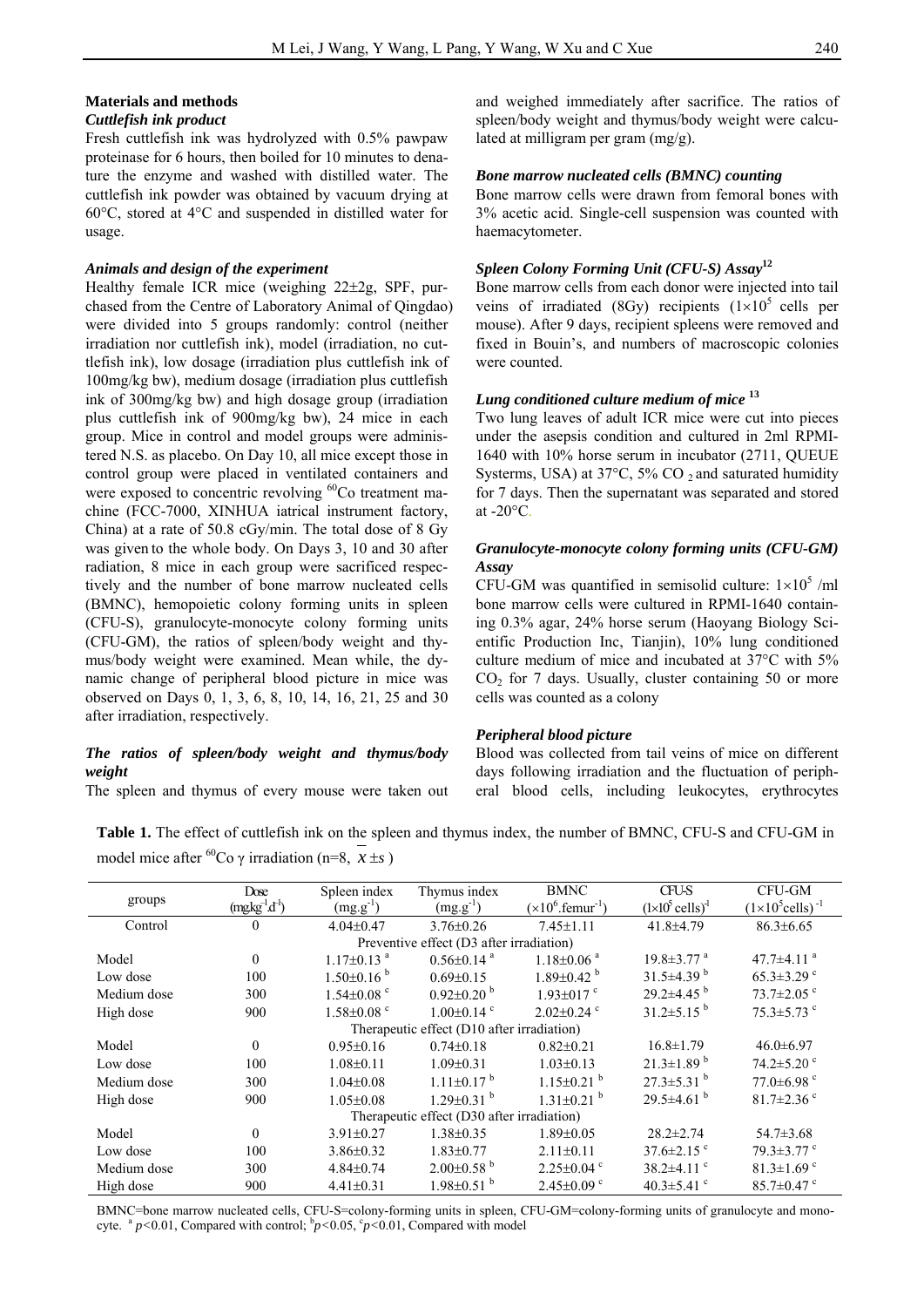thrombocytes and hemoglobin levels were measured with an automatic hematocyte counter (SYSMAX F-820, Japan).

# *The SOD activity in serum*

One hour after the last administration, blood was collected from the eyes and serum was separated. The SOD activity in serum was determined with the SOD reagent kit (catalogue No: 20020329, Nanjing Jiancheng Bioengineering Institute).

#### *Statistical analyses*

The results were expressed as the means±standard deviation. The statistical significance of the differences was evaluated with software Quattro Pro 9 and *p<0.05* was considered as significant.

# **Results**

# *The ratio of spleen/body and thymus/body*

The functions of spleen and thymus in mice were depressed by  ${}^{60}Co$  γ irradiation (Table 1). On Day 3 after irradiation, the spleen and thymus indices of model group decreased by 71.0% and 85.1%, respectively. When mice were administered different dosage of cuttlefish ink for 9 days pre-irradiation, the spleen and thymus indices increased obviously in comparison with those of the model group. When mice were given cuttlefish ink after irradiation for 30 days, thymus index of the medium and high dosage groups recovered to 52.9% on average of the control, while the model group did merely to 36.7%. The results showed that cuttlefish ink had significant (*p*<0.05 or  $p<0.01$ ) protective and therapeutic effects on immune organs in  ${}^{60}$ Co γ injured mice.

# *Numbers of BMNC, CFU-S and CFU-GM*

The hemopoietic function in mice was destroyed obviously by <sup>60</sup>Co γ irradiation (Table 1). Compared with the control, the numbers of BMNC, CFU-S, CFU-GM in mice of model group declined by 84.2%, 52.2% and 53.3%, respectively. However, when the mice were given different dosages of cuttlefish ink for 9 days preirradiation, the numbers of BMNC, CFU-S, CFU-GM of cuttlefish ink feeding groups were 10.3%, 22.1% and 34.4% higher than those of model group, respectively. Up to Day 30 after irradiation, the indices mentioned above of cuttlefish ink feeding groups recovered to 30.5%, 96.6% and 99.2% of normal level, respectively, compared with model group did merely 25.4%, 67.6% and 59.9%. It illustrated that cuttlefish ink resisted the impairment and enhanced the recovery of hematopoisis effectively.

#### *The fluctuation of peripheral blood picture*

The numbers of leukocyte, erythrocyte, thrombocyte and hemoglobin changed markedly due to the hemopoietic damage in all irradiated groups. Among them, leukocytes were most sensitive to  ${}^{60}Co$  γ irradiation (Figure 1). The leukocyte number declined rapidly at the beginning and then elevated gradually from Day 3 after irradiation. During post-irradiation period, the recovery of leukocytes of cuttlefish ink feeding groups was significantly rapider than those of model group  $(p<0.01)$ . On Day 30 after irradiation, the number of leukocyte of cuttlefish ink feeding groups almost returned to the normal level, as comparison with 65.7% of the model group. The numbers of erythrocytes, thrombocytes and hemoglobin decreased slowly and reached to minimum values on Days 16, 10 and 13 after irradiation, respectively, then elevated gradually. But there was no statistical significance between dosage groups and model group.

#### *The peroxidatic level*

The SOD activity in serum was reduced by  ${}^{60}Co$  γ irradiation (*p*<0.01). However, the SOD activity of cuttlefish ink feeding groups was markedly higher than that of model group during the post-irradiation period  $(p<0.05$  or  $p$ <0.01) (Fig 2). On Day 30 after irradiation, the average SOD activity of cuttlefish ink feeding groups was 12.6% higher than that of the model group. The results suggested that cuttlefish ink had protective and therapeutic effects on the peroxidation induced by irradiation.



**Figure 1.** The effects of cuttlefish ink on dynamic change of peripheral blood picture in mice induced by <sup>60</sup>Co γ irradiation. Hb= hemoglobin.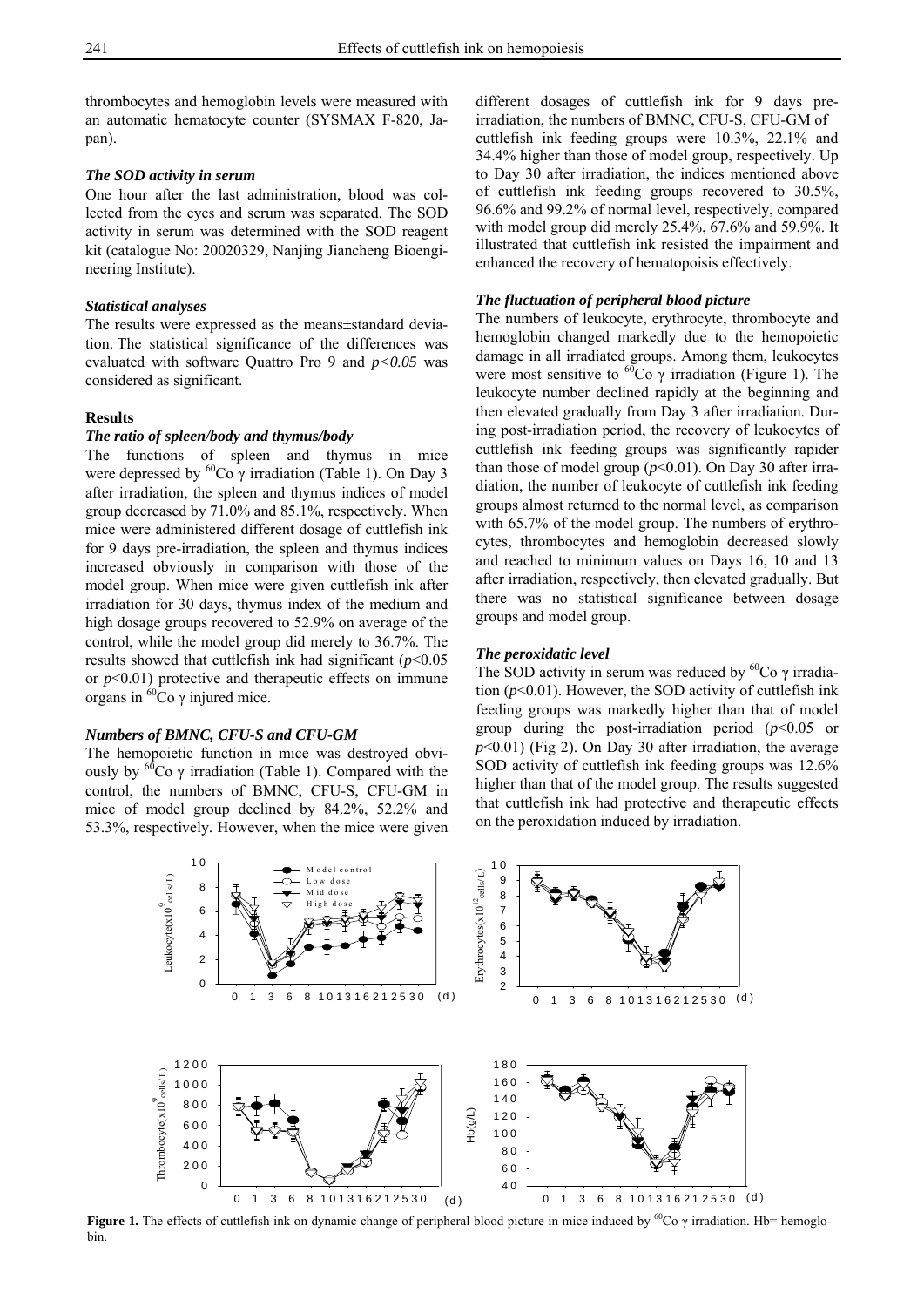

**Figure 2.** The effects of cuttlefish ink on the level of peroxidation in mice induced by  $60^{\circ}$ Co  $\gamma$  irradiation. SOD=superoxide dismutase, A=Model, B=Low dose, C= Medium dose, D=High dose, E= D3 after irradiation, F= D10 after irradiation, G= D30 after irradiation, H=Control. <sup>a</sup>  $p < 0.01$ , Compared with control; <sup>b</sup>  $p < 0.05$ , <sup>c</sup>  $p < 0.01$ , Compared with model.

#### **Discussion**

Hemopoiesis relates closely to the immunity of organism. BMNC denotes the hemopoietic function of marrow. Relative stability of peripheral blood cell number depends on the differentiation and proliferation of hemopoietic stem cells and progenitor cells. The interaction between hematopoietic cells and cell growth factors regulates the proliferation and differentiation of hematopoietic cells. It has been approved that cuttlefish ink can induce many kinds of cytokines such as  $IL-1<sup>14</sup>$  and colony stimulating factor  $(CSF)$ <sup>15</sup>. CSF stimulates the proliferation and differentiation of hemopoietic stem cell and many kinds of progenitor cells, increase the numbers of granulocyte, monocyte in blood and macrophage in tissue  $\frac{16-17}{16}$ . Recent research showed that IL-1 can promote the proliferation, differentiation and maturity of granulocytes while inhibit these processes of erythrocytes  $^{18}$ . Our results showed that different dosages of cuttlefish ink could effectively resist the decrease of BMNC CFU-S, CFU-GM and peripheral leukocytes ( $p$ <0.05 or  $p$ <0.01) in <sup>60</sup>Co  $\gamma$  irradiated model mice. Moreover, the restoration of those indices mentioned above was promoted significantly (*p*<0.05 or  $p<0.01$ ). However, there is no significant effect on peripheral erythrocytes, thrombocytes and hemoglobin. It suggested that cuttlefish ink could promote the proliferation of CFU-S and CFU-GM and induce them differentiating into granulocytes and monocytes, but had no effect on erythropoiesis.

Myelocytes and monocytes or macrophages derive from CFU-GM. There is GM-CSF receptor on the surface of CFU-GM membrane. Granulopoiesis and monopoiesis in organism are regulated mainly by GM-CSF during such derivation. CFU-GM semisolid cultured *in vitro* assay showed that the increase of CFU-GM was dosedependent when exogenous GM-CSF presents. Our results illustrated that cuttlefish ink could stimulate stromal cells to secrete GM-CSF in hemopoietic microenvironment thereby promoting the proliferation, differentiation and maturity of CFU-GM in bone marrow. It has been proved that cuttlefish ink can activate T cells and B cells which in turn secrete large number of GM-CSF and other

cytokines, which finally promote the proliferation and differentiation of myelocyte progenitor cell $19$ . Our findings evidenced further that the cuttlefish ink can promote the granulopoiesis in bone marrow.

Leukocyte plays a key role in the defensive system of organism. Both heterophile granulocytes (neutrophile in man) and monocytes have a marked capacity for ingesting small, discrete particles. The phagocytosis and digestion by the heterophile granulocytes is one of the means by which the host destroys bacteria, and the issue of some infections may depend upon the extent of phagocytosis. Moreover, activated monocyte and macrophage can synthesize and release various cytokines such as CSF, IL-1, IL-3, IL-6, tumour necrosis factor α (TNF-α), interferon-α and interferon-β (INF- $\alpha$ , INF-β), regulating cell growth and acting as a key factor in the inducement and regulation of immune responses. Cuttlefish ink could enhance non-specific immunity and specific immunity via promoting granulocytopoiesis and monopoiesis in bone marrow.

The mechanism of hemopoietic injuries by irradiation may be the lipid peroxidation injury of stromal cells in bone marrow microenvironment<sup>20</sup>. Our results showed that cuttlefish ink could effectively resist the decrease of SOD activity in serum and promote its recovery. Melanin, as the main component of cuttlefish ink, has the ability of scavenging free radicals and antioxidation $21$  thereby protecting hemotopoitic system from irradiation injury.

#### **Conclusion**

Cuttlefish ink can promote the proliferation and the differentiation of granulocyte-monocyte progenitor cells, enhance non-specific immunity and specific immunity significantly. The mechanism may be that cuttlefish ink weakens the irradiation injury on hemopoietic microenvironment and hemopoietic cells via regulating immunological function, inducing GM-CSF and other cytokines and elevating SOD activity in mice. As a safe natural product, cuttlefish ink has potential clinical application in health care and medicine.

#### **Acknowledgement**s

This study was supported by the National High-tech Research and Development Project of China (2006AA09Z444) and the New Century Excellent Talents in University (NCET-04-0642).

#### **References**

- 1. Sapin MR, Grigoriev AI, Erofeeva LM, Grigorenko DE and Fedorenko BS. .Immune organs and haemopoietic system under modelling of the mission factors. Acta Astronautica.1997; 41: 57-62.
- 2. Wu DC, Chen JP, Mao BZ. Radiation Medicine. Beijing: Military Medicine Science Press, 2001; 16: 70–76.
- 3. Shen Y. Development in the Study on Radiotherapy. Chin J Radiat Oncol. 2005; 14: 17.
- 4. Ganasoundari A, Devi U, Rao N. Protection against radiation-induced chromosome damage in mouse bone marrow by Ocimum sanctum. Mutat Res. 1997; 373: 271–6.
- 5. Xia SX, Wei K, Zhang YP. Molecular irradiation biology. Beijing: Atomic Energy Press. 1992.
- 6. Ning H. Studing on the Protection of Macromolecule Against Light by Melanin from Engineering Bacteria (E.Coli/p WSY). Journal of Central China Normal University (Nat Sci Ed). 2001; 35: 85-88 (Ch)